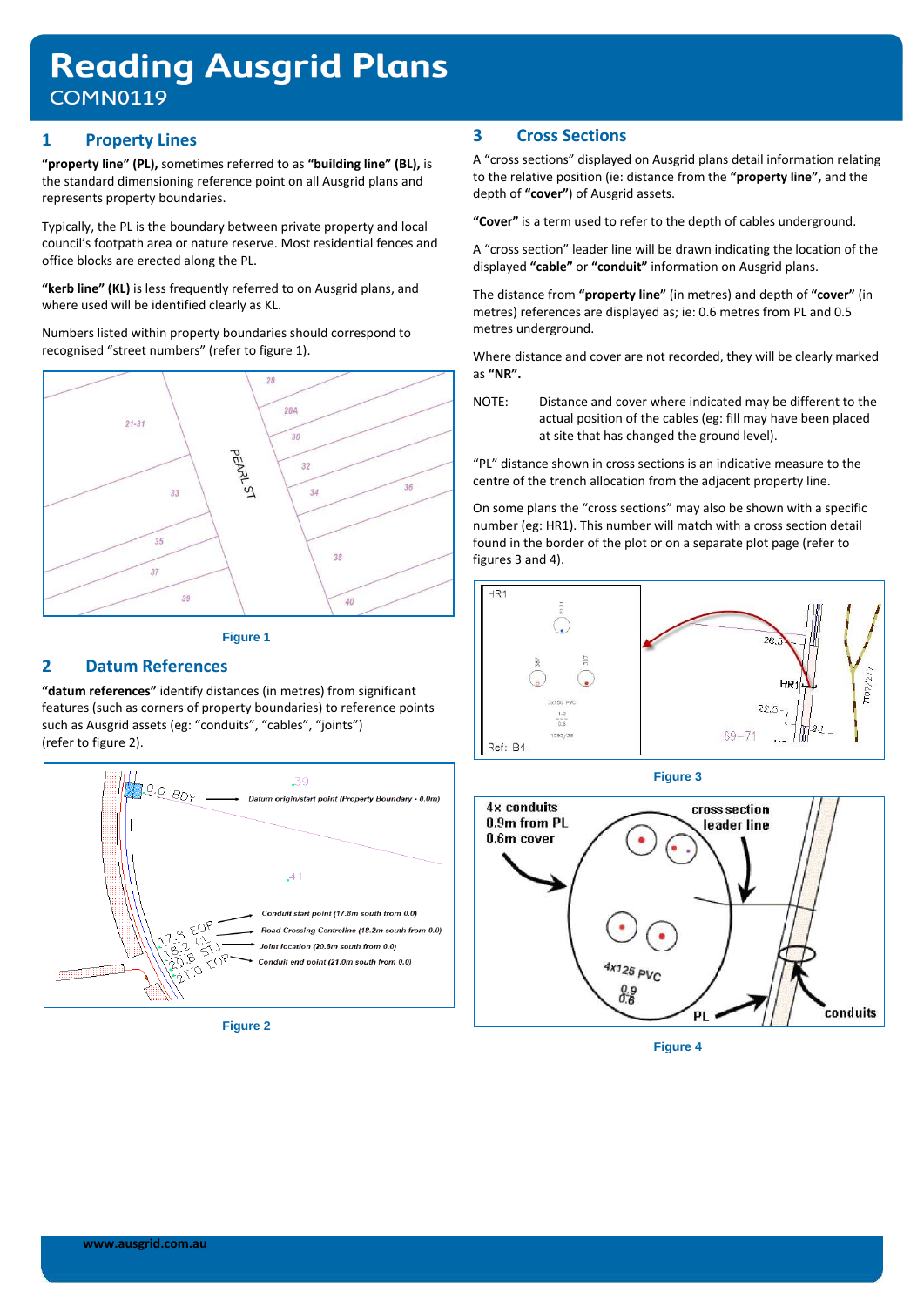#### **4 Cable Joints and Joint Reports**

**"cable joints"** (numbered individually) and **"joint reports"** (attached to Ausgrid plans) can provide information relating to the relative position of Ausgrid assets, distance from the "property line" (in metres), andthe depth of "cover" (in metres) (refer to figures 5 and 6).





#### **Figure 6**

#### **5 Cross Section Detail Boxes**

**"cross section"** detail boxes on the sides of an Ausgrid plan are used when there is insufficient room to display **"cable"** and/or "conduit" information on the Ausgrid plan.

Ausgrid plans (refer to figure 7) are bordered by numeric identifiers along the top and bottom borders and alpha identifiers along the side borders.





#### **6 Pits**

Underground **"pits"** are numbered on Ausgrid plans, positioned relative to the **"property line" (PL)**, and can be found on either the footpath (nature strip) or the road (refer figure 8).





#### **7 Proposal Areas**

**section"** detail boxes. There are areas where underground work may have been issued for construction by Ausgrid, but details are not yet completely displayed on Ausgrid plans. In such cases a shaded "proposal area" is displayed on the Ausgrid plan, indicating underground work may have commenced in the vicinity but is not yet complete.

In some instances, cables and other assets within the shaded **"proposal area"** will be shown in a **bright magenta** colour, indicating that the proposed new work displayed within the shaded area is based on initial planning documentation (refer to figure 9).



**Figure 9**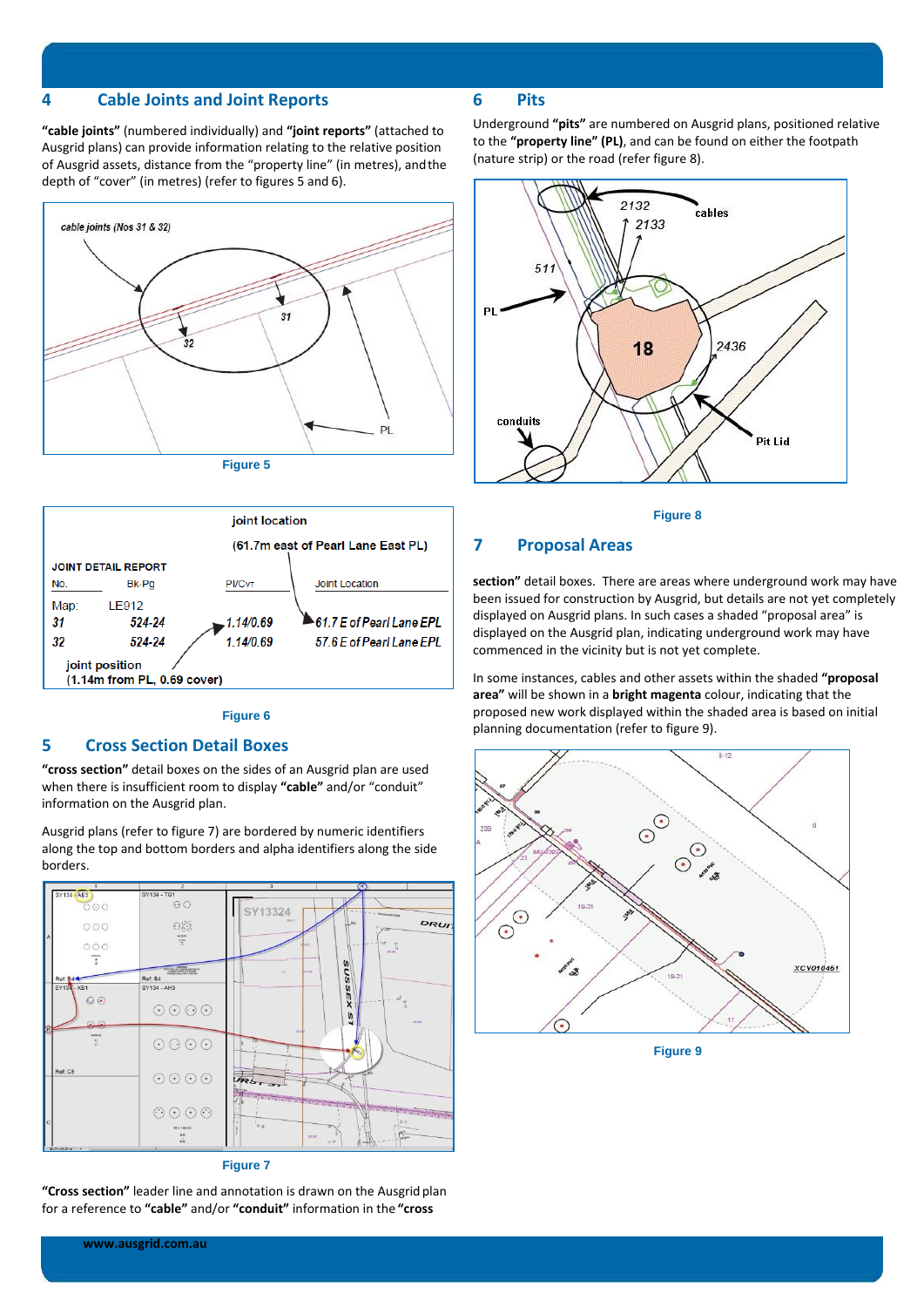In other instances, the shaded **"proposal area"** itself may be shown as a blue colour, indicating that the new work displayed within the shaded area on the Ausgrid plan is yet to include details regarding final depths and dimensioning (refer to figure 10).



**NOTE:** In cases where these shaded **"proposal areas"** are displayed on Ausgrid plans.

"Ausgrid's design plans showing the proposed position of its underground cables, overhead lines and structures have been prepared solely for Ausgrid's own planning use. They show the proposed position of such underground cables, overhead lines and structures as proposed at the time of planning and have not necessarily been corrected to take into account any changes to road widths, road levels, fences and buildings subsequent to proposed installation.

Actual installations may vary from proposed installations as it may be necessary to take account of unforeseen above ground or subterranean constructions. Therefore, Ausgrid does not hold out that the design plans show more than the proposed presence or absence of its underground cables, overhead lines and structures in the street andwill accept no liability for inaccuracies in the information shown on such design plans from any cause whatsoever."

Any further information regarding information displayed for "proposal areas" can be obtained by contacting the Ausgrid Dial Before You Dig (DBYD) office at the number indicated on the response to your DBYD enquiry for further information.

### **8 Ausgrid Maps**

Depending on the size of the DBYD request, the response will either be a **single map area** or **a cover sheet** and several standard maps.

#### **8.1 Single Map Area Response**

The single map area response will have a buffer area shown on the plan that should relate to the original Dial Before You Dig request.



The **map grid index box** on Ausgrid plans should be used when reading the **"joint report"** (see part 4 of this document for more detail) to accurately locate underground cables. The buffer area will display on the grid index box for single map area responses

There are two different size maps that can be produced – A3 will be issued if there are no cross sections in the area, and an A0 will be issued if there are cross sections that are required to be displayed in the detail boxes on the side.

A single map area response could include two maps in the Sydney region. Ausgrid plans are separately labelled as "**Distribution – nnnnnnn"** and **"Transmission – nnnnnnn"**, where **"nnnnnnn"** refers to the DBYD sequence number quoted. If the request does not include any Transmission assets, then only one Distribution map will be issued.

In the Hunter region, the Ausgrid plans show combined **"distribution"** and **"transmission"** voltage assets, are clearly labelled as **"Distr + Trans – nnnnnnn"** where **"nnnnnnn"** refers to the DBYD sequence number.

Some Hunter plans may have transmission cables in the area, when these cables are present there will be a warning printed at the top of the plan supplied: "**"You are working near Transmission Cables. You must contact Ausgrid on (02) 4951 9200 at least two weeks before work commences. See Ausgrid Network Standard NS156"**

### **8.2 Cover Sheet Response**

On a response that includes a cover sheet, the buffer area will only be shown on the cover sheet and it will not appear on the standard maps. The cover sheet will indicate which standard maps have been included and provide a high-level view of the location of the underground details (Figure 12). The standard maps will have the detail of the underground assets (Figure 13).



**Figure 12**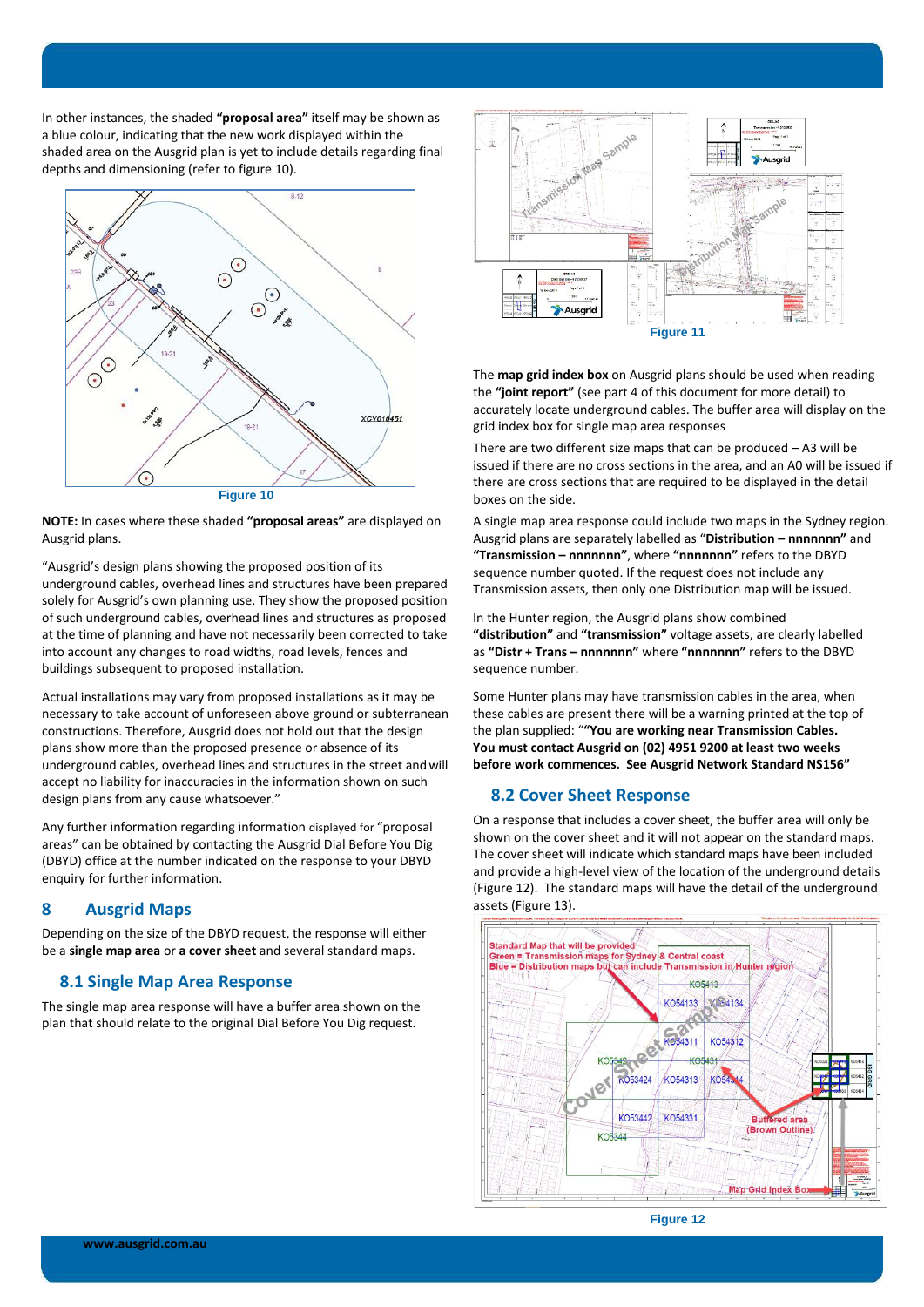A **map grid index box** has been included in the cover sheet and on the standard maps. The buffer area will only display on the grid index box on the cover sheet and not on standard maps (Figure 12 + Figure 13).



# **9. Shifting Land Base" on Ausgrid Distribution and Transmission Plans**

In some instances, the plans supplied may indicate road or property outlines that appear to have shifted in relation to the Ausgrid assets displayed (refer to figure 14).



**Figure 14**

In such instances, always refer to the **"property line"** (in metres) and depth of **"cover"** (in metres) references displayed on the nearest relevant **"cross sections"** to obtain Ausgrid asset location information (*see* Reading Ausgrid Plans, clause 3, Cross Sections for more detail).

# **10. "Underground Earthing Infrastructure"**

In some instances, the plans supplied may also indicatethe presence of underground earthing infrastructure associated with underground and/or overhead Ausgrid assets.

The **"Earth Point"** symbol (refer to figure 15) will be shown on plans to minimize risk of disturbance or damage to any Ausgrid underground earthing infrastructure in the vicinity.

# **Figure 15**



# **11. Hazardous Cables – Specific Excavation Hazard**

Certain low voltage cables are susceptible to deterioration or defects that may pose a risk of electric shock when working near them particularly in damp ground. Other low voltage cables may have an exposed conductive sheath or armour which may, under certain conditions, become energised. These cables may pose a significant risk and will be illustrated as in figures 15 and 16 below. For all work on or near Ausgrid's network where workers have been trained in Ausgrid's "Working near or around underground cables" course the work practices outlined in NS156 "Working near or around underground cables", NS199 "Safe Electrical Work on Low Voltage Underground Assets" for low voltage cables susceptible to deterioration and the Electrical Safety Rules for low voltage exposed conductive sheath or armoured cables must be adhered to. All other persons must contact Ausgrid before excavating near or accessing areas where these cables are present to arrange for appropriate precautions to be applied.



The **"star"** symbols over the cable indicates that it may be susceptible to deterioration or defects or the cable may contain an exposed conductive sheath or armour which could pose an electrical risk to workers.

Cables that are in duct lines have this symbology covered so an at-risk cable is indicated only within a cross section by a **"#"** appended to its cable code as illustrated below.



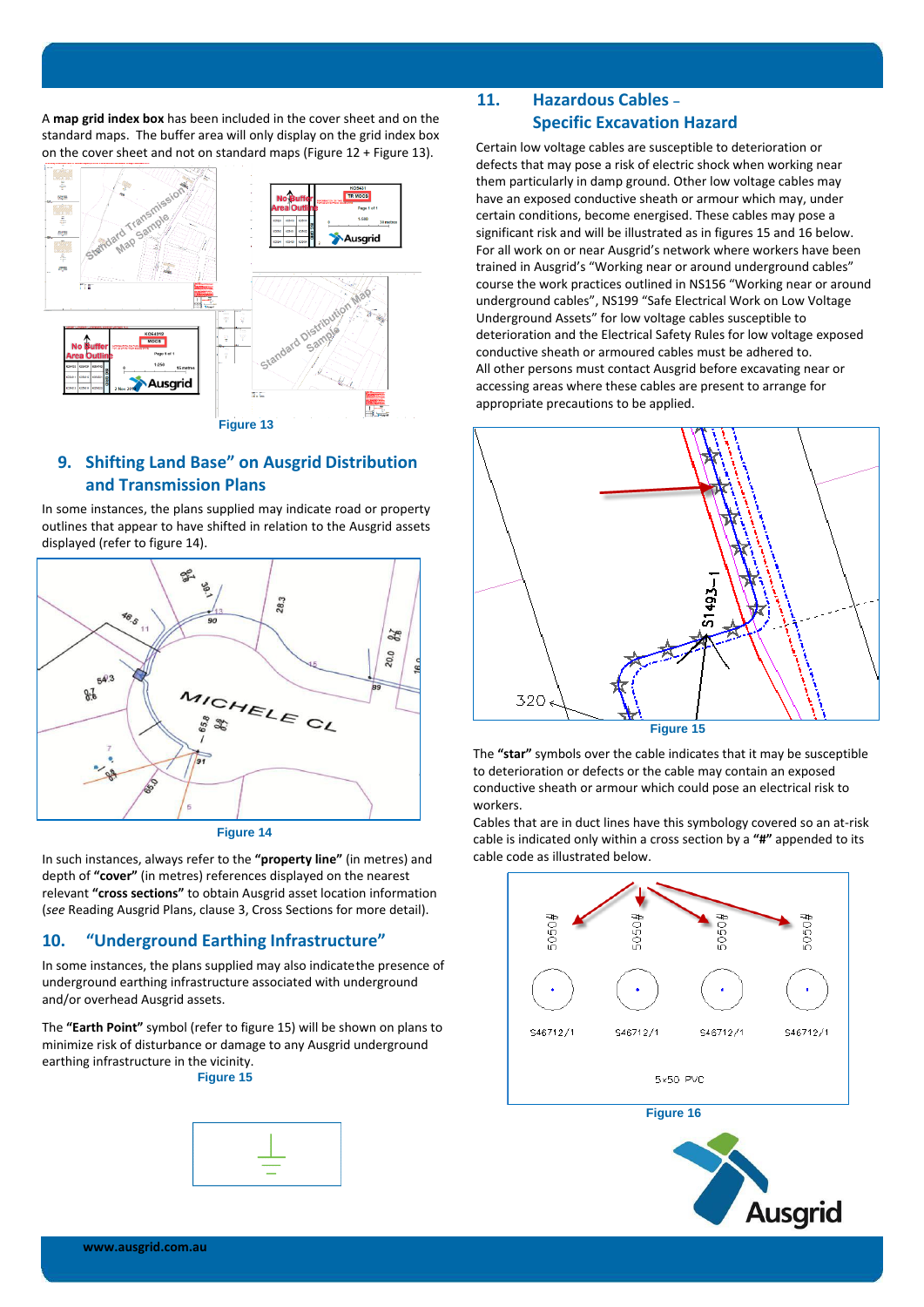# **Ausgrid Underground Map Symbology**

NOTE: Please note symbology is subject to change. This document provides underground (UG) related objects only. In cases where you are unsure of the data presented, please contact Ausgrid's DBYD for clarification *prior* to any planning/excavation works.

| Object                    |                                                          | Symbol                                  | Object                      |                                              | Symbol | Object                                 |                                       | Symbol                        |
|---------------------------|----------------------------------------------------------|-----------------------------------------|-----------------------------|----------------------------------------------|--------|----------------------------------------|---------------------------------------|-------------------------------|
| <b>HV Cable</b>           | HV<br>(High Voltage)<br>5kV-22kV                         | In Service<br>Out of Service            |                             | Straight<br>Through,                         |        | <b>Auxiliary Fix</b>                   | Pilot Window<br>Straight              |                               |
|                           | TR<br>(Transmission)                                     | In Service                              | <b>HV UG Joint</b>          | Parallel Branch<br>or Tee<br>Switchgear, End |        | <b>Auxiliary</b><br><b>Joint</b>       | Through,<br>Parallel Branch<br>or Tee |                               |
| LV Cable<br>(Low          | 33kV - 330kV<br>Mains<br>(Dark blue)                     | Out of Service<br>In Service            |                             | Box or<br>Transition                         |        |                                        | UGOH or Pole<br>Termination           |                               |
| Voltage)                  |                                                          | Out of Service                          |                             | Sealed end                                   |        | <b>Auxiliary</b><br><b>Termination</b> | Pilot<br>UGOP-ADSS                    | œ                             |
|                           | <b>Street Lighting</b><br>(Green)                        | In Service                              | HV UG<br><b>Termination</b> | Pot End                                      |        | <b>Cable Pit</b>                       | Termination                           |                               |
|                           | Note: Mains<br>Connector also used<br>as Street Lighting | Out of Service<br>--------------------- |                             | UGOH                                         |        | (Can be                                | Auxiliary<br>Distribution             | $\Box$                        |
|                           | (dark blue)<br>Service                                   | In Service                              | <b>HV Cable</b><br>Repair   | 5kV-330kV<br>(HV & TR)                       |        | various<br>shapes)                     | Transmission                          |                               |
|                           | (Light blue)                                             | Out of Service                          |                             | Straight                                     |        |                                        | Distribution                          |                               |
|                           | Stars are used to<br>highlight At Risk                   | In Service Risk<br>$-\frac{1}{2}$       | LV UG Joint                 | Through,<br>Parallel Branch,                 |        |                                        | Switch                                | 4+WAY                         |
|                           | cables                                                   | In Service Risk<br>$\frac{1}{2}$        |                             | Tee or Service<br>Network Box                |        | <b>LV Pillar</b>                       | SL Pillar                             | $+$<br>NO SLCP<br><b>SLCP</b> |
|                           |                                                          | In Service Risk<br>****                 |                             |                                              |        |                                        | SL Cubicle                            |                               |
|                           |                                                          |                                         | LV UG<br><b>Termination</b> | Switchgear, End<br>Box or                    |        |                                        | Fargo                                 | F                             |
|                           | Unknown<br>Data                                          |                                         |                             | Transition                                   |        |                                        | Private                               | P                             |
|                           | Comms                                                    | In Service                              |                             | Sealed end                                   |        | <b>LV Auxiliary</b>                    | All Types                             | <br>.                         |
| <b>Auxiliary</b><br>Cable | Telco<br>Protection                                      |                                         |                             | Pot End                                      |        | <b>Pillar</b>                          |                                       |                               |
|                           | Fibre Optic<br>Pilot                                     | Out of Service<br>--                    |                             | UGOH                                         |        | <b>LV Link Box</b>                     | 2 Way & 4 Way                         |                               |